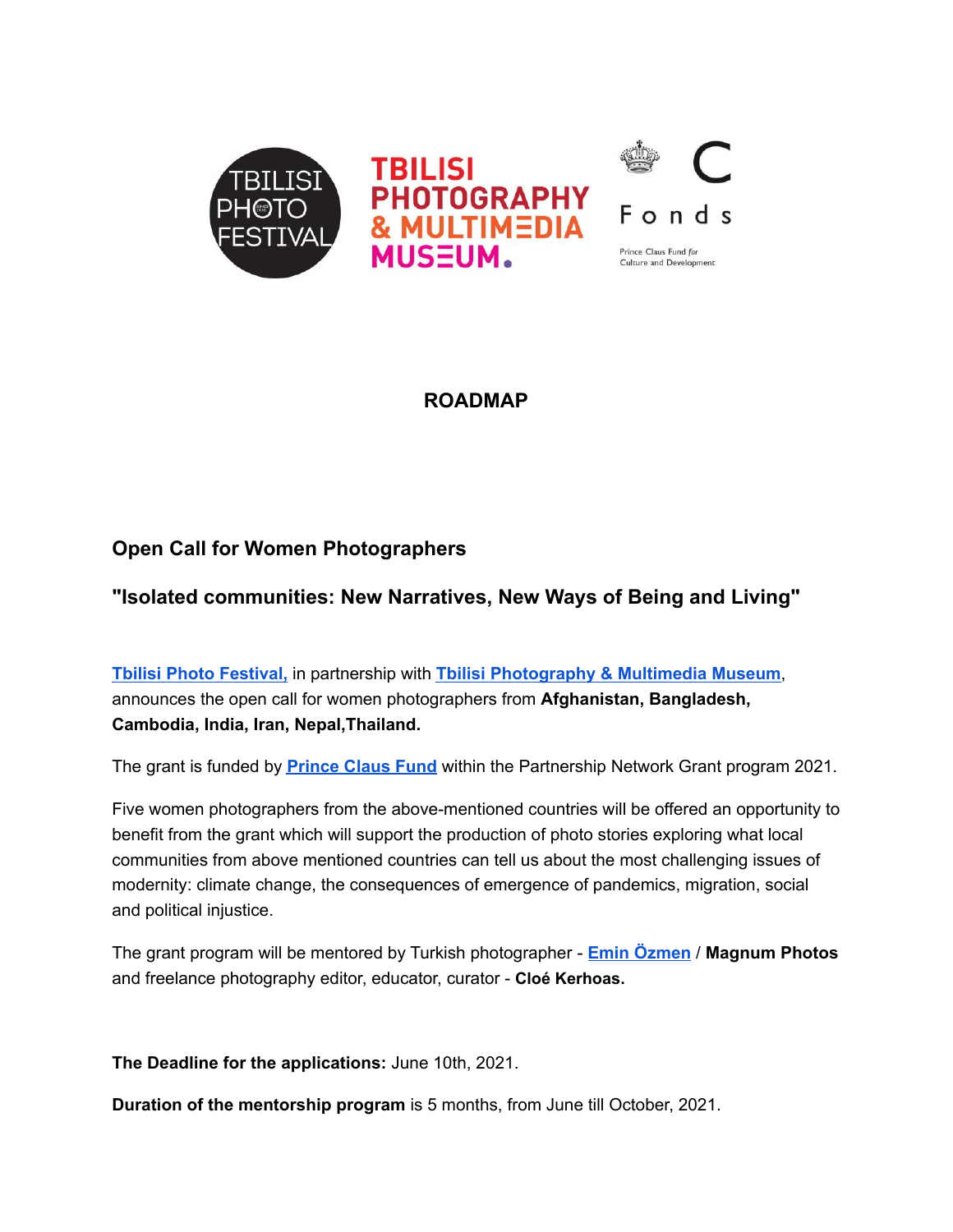#### **Description**

The Prince Claus Fund has awarded the Tbilisi Photo Festival (TPF) and Tbilisi Photography & Multimedia Museum (TPMM) with Partnership Network Grant for a three-year period (2020-2023).

Each year, the open call for women photographers will focus on a different topic and will be open to a different set of countries from which women photographers can apply.

The 2021 grant edition is open to five women photographers from the above-mentioned countries. The selected photographers will benefit from a production grant of 500 Euros to develop a photo stories/series related to this year's grant program theme.

Each selected photographer will work individually with mentors in one hour monthly Skype sessions for a period of 5 months.

Throughout individual online tutorials, the mentors of the program will assist grantees in the development of their artistic projects, helping them to define an original visual language and develop or finalize their photo/video projects.

Apart production grant and 5 months tutorial, the program also consists of

- a series of lectures by invited international guest artists during the mentorship program
- a portfolio review by invited experts of photography by the end of the project.

By the end of the tutoring period, slideshows/multimedia projects will be produced out of each project. The video editing of the slideshow production will be provided by the TPF and TPMM team.

Edited slideshows/multimedia projects will be uploaded on the *[i-mediatheque](https://tpmm.ge/en/video-archive/all/all/0/0/)* (online multimedia archives) of TPMM.

During the last six months the *i-mediatheque* - that gathers over 374 slideshows of photographers from all over the world, received up to 10,000 online visitors.

The open call is available to photographers who generate part of their income from photography and hope to improve their professional performance and gain better visibility within the network of international photography. Submitted proposals can be for an on-going or a new project.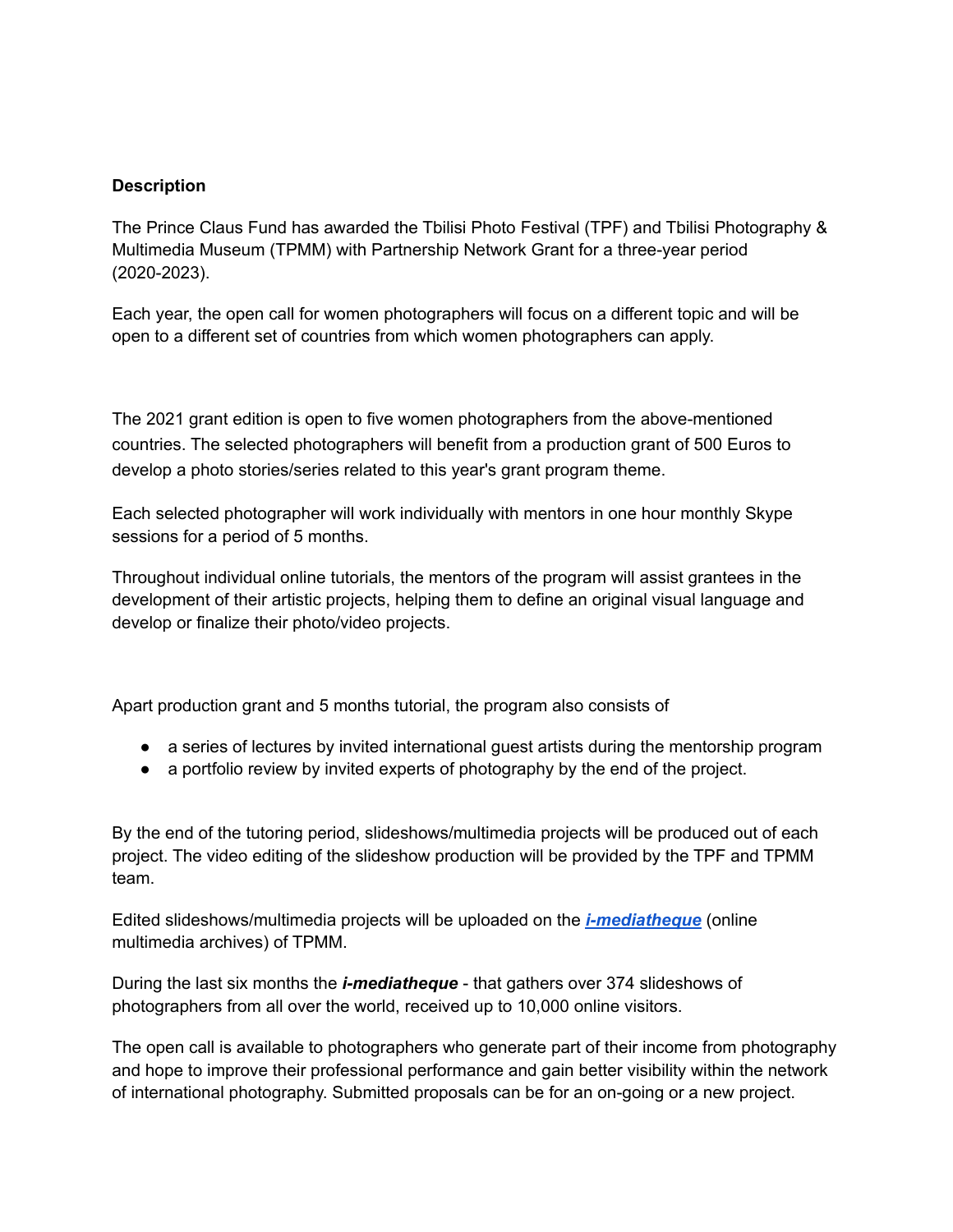However, the work needs to be completed by October 2021. For details on how to apply and the legal agreements, see the attached document. Please follow the instructions closely.

#### **Program Mentors**

**Emin Özmen** is a photographer concerned with documenting human rights violations in his home country of Turkey and around the world. He aims to bring attention to the suffering of those who are victim to natural disaster, civil unrest and social injustice.

Özmen studied photography in the Fine Arts Faculty at Marmara University of Istanbul. In 2008, he obtained a degree in Documentary photography at the University of Art and Design in Linz, Austria.

In 2011, he worked on famine in Somalia and Kenya, on the disaster of Japan Earthquake-Tsunami and economic protests in Greece. The following year, he started covering the Syrian civil war and IS crisis in Iraq, which he continues to document. Since then, he has worked in South Sudan, Niger, Nigeria, Venezuela, Azerbaijan, Iraq and Turkey among other countries.

His work has been published by TIME magazine, New York Times, Washington Post, Der Spiegel, Le Monde magazine M, Paris Match, Newsweek, among others.

Özmen has won several awards, among them two World Press Photo awards, Public Prize of The Bayeux Calvados awards for war correspondents and the 2020 Philip Jones Griffiths award. He was a member of the jury of 2016 and 2018 World Press Photo Multimedia contests.

Özmen joined Magnum Photos in 2017. He currently lives in Istanbul.

#### **Cloé Kerhoas**

Based between Turkey and France, Cloé Kerhoas is a freelance photography editor, educator, curator and photo consultant developing international projects.

She studied Cinema, History and obtained a Master degree dedicated to the protection and the conservation of the Cultural Heritage.

She has worked in renowned museums including *Mémorial de Caen* (the biggest museum dedicated to contemporary armed conflicts) and at *Christian Dior* Museum. From 2015 to 2019, she has worked as Co-Director & Photo Editor at *Agence Le Journal*, a photography collective.

Since then, she keeps dedicating her life to storytelling and documentary projects. She is the long-term collaborator of *Magnum Photos* photographer Emin Özmen. She collaborated on a number of award-winning photo series.